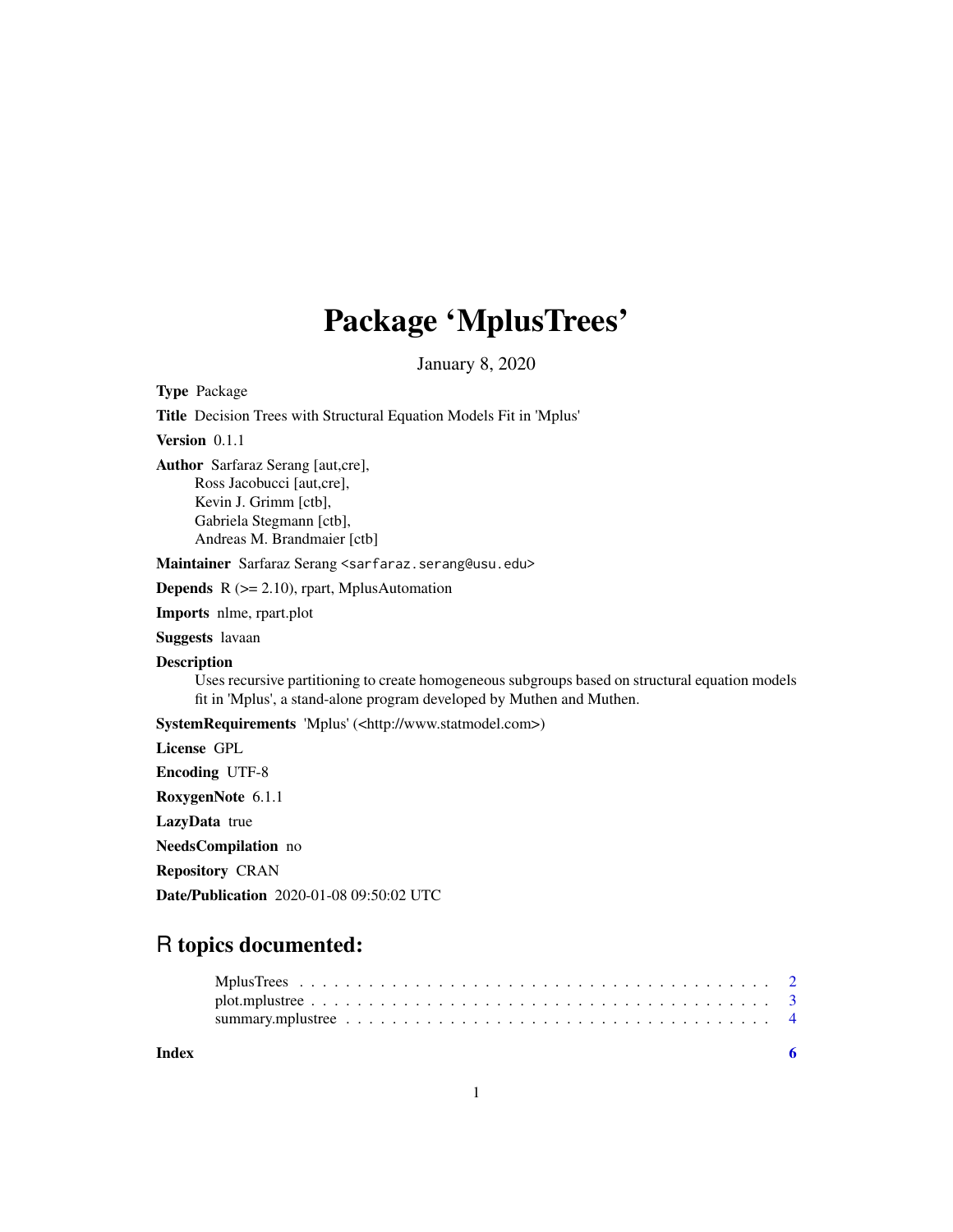#### Description

Generates recursive partitioning trees using M*plus* models. MplusTrees() takes an M*plus* model written in the form of an MplusAutomation script, uses MplusAutomation to fit the model in M*plus*, and performs recursive partitioning using rpart.

#### Usage

```
MplusTrees(script, data, rPartFormula, catvars = NULL, group = \negid,
  control = rpart.control(), se = F, psplit = F, palpha = 0.05,
  cv = F, k = 5
```
#### **Arguments**

| script       | An Mplus Automation script file                                                                      |
|--------------|------------------------------------------------------------------------------------------------------|
| data         | Dataset that is specified in the script                                                              |
| rPartFormula | Formula of the form $\sim$ variable names                                                            |
| catvars      | Vector of names of categorical covariates                                                            |
| group        | id variable. If not specified an id variable is created for each row                                 |
| control      | Control object for rpart                                                                             |
| se           | Whether to print standard errors and $p$ values. In general should be set to FALSE                   |
| psplit       | Whether to use likelihood ratio $p$ values as a splitting criterion                                  |
| palpha       | Type I error rate (alpha level) for rejecting with likelihood ratio test when pspl it<br>set to TRUE |
| CV           | Performs k-fold cross-validation to select value of cp                                               |
| k            | number of folds for cross-validation                                                                 |
|              |                                                                                                      |

#### Details

The function temporarily changes the working directory to the temporary directory. Files used and generated by M*plus* are stored here and can be accessed using tempdir().

By default MplusTrees() only splits on the criteria specified in the control argument, the most important of which is the cp parameter. The user can also split on the *p* value generated from the likelihood ratio test comparing the parent node to a multiple group model consisting of 2 groups (the daughter nodes). This *p* value criterion is used in addition to the cp criterion in that both must be met for a split to be made. The psplit argument turns this option on, and palpha sets the alpha level criterion for rejection.

Cross-validation (CV) can also be used to choose the cp parameter. If this option is used, any userspecified cp value will be overridden by the optimal cp value chosen by CV. CV fits the model to the training set and calculates an expected minus 2 log-likelihood (-2LL) for each terminal node.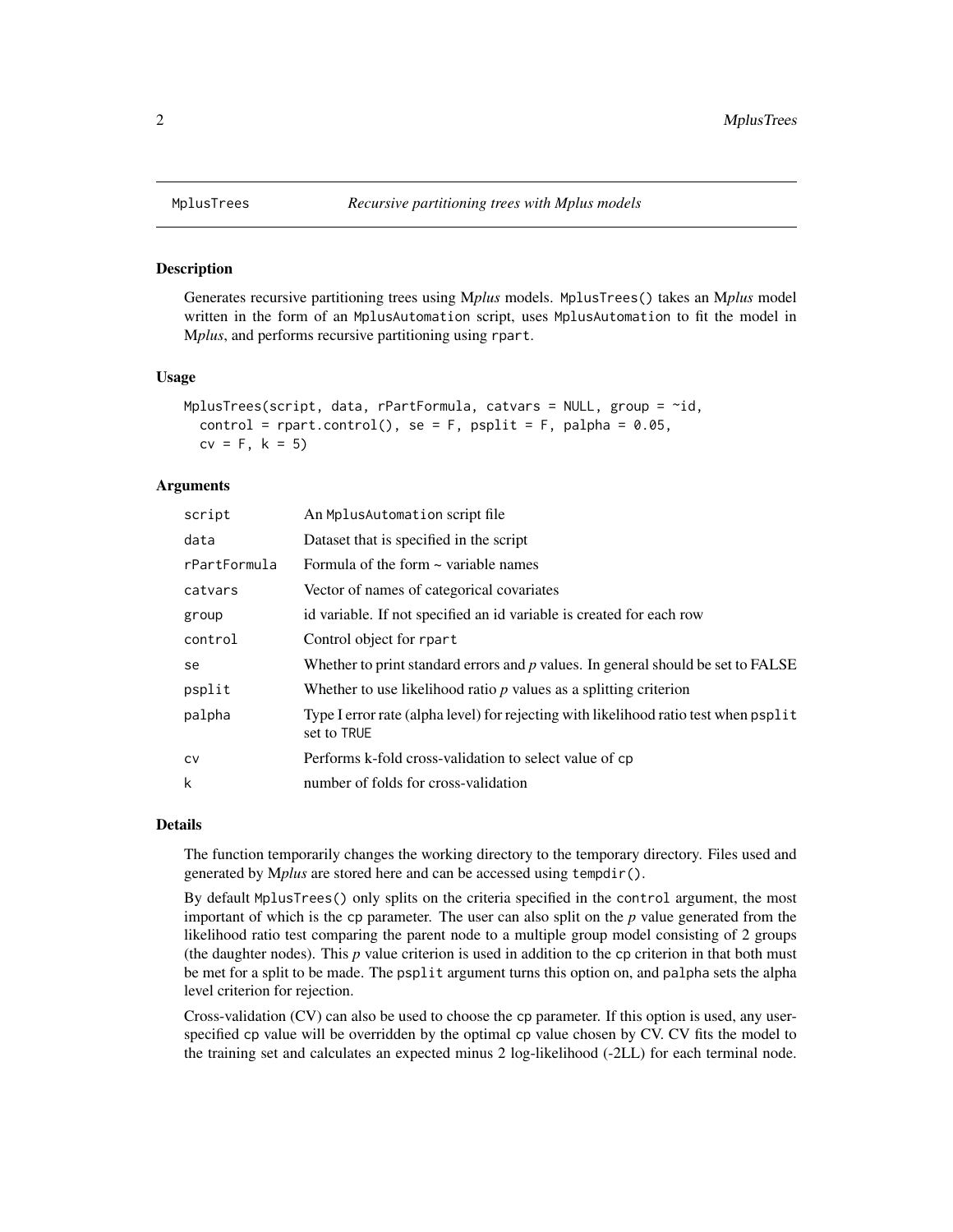#### <span id="page-2-0"></span>plot.mplustree 3

In the test set, individuals are assigned to terminal nodes based on the tree structure found in the training set. Their "expected" values are the -2LL values from the respective training set terminal nodes. The "observed" values are the -2LL values from fitting a multiple group model, with each terminal node as a group. The cp value chosen is the one that produces the smallest MSE.

CV should only be used when (1) the M*plus* model can be fit relatively quickly, (2) there are only a few covariates with a few response options, and (3) the sample size is large enough that the user is confident the model can be fit without issue in a sample of size *N/k* and a tree that partitions this sample further. If these conditions are not met, the process could take prohibitively long to arrive at a solution. Note that if even a single model fails to produce a valid log-likelihood value, the function will terminate with an error.

#### Value

An object of class 'mplustree'. rpart\_out provides the tree structure, terminal gives a vector of terminal nodes, where shows the terminal node of each id, and estimates gives the parameter estimates for each terminal node.

#### Author(s)

Ross Jacobucci and Sarfaraz Serang

#### Examples

```
## Not run:
library(lavaan)
script = mplusObject(
  TITLE = "Example #1 - Factor Model;",
  MODEL = "f1 BY x1-x3; f2 BY x4-x6; f3 BY x7-x9;",
  usevariables = c('x1','x2','x3','x4','x5','x6','x7','x8','x9'),
  rdata = HolzingerSwineford1939)
fit = MplusTrees(script, HolzingerSwineford1939, group=~id,
   rPartFormula=~sex+school+grade,
  control=rpart.control(minsplit=100, minbucket=100, cp=.01))
fit
```
## End(Not run)

plot.mplustree *Plots tree structure of an Mplus Tree*

#### Description

Wrapper using rpart.plot package to plot the tree structure of a fitted Mplus Tree.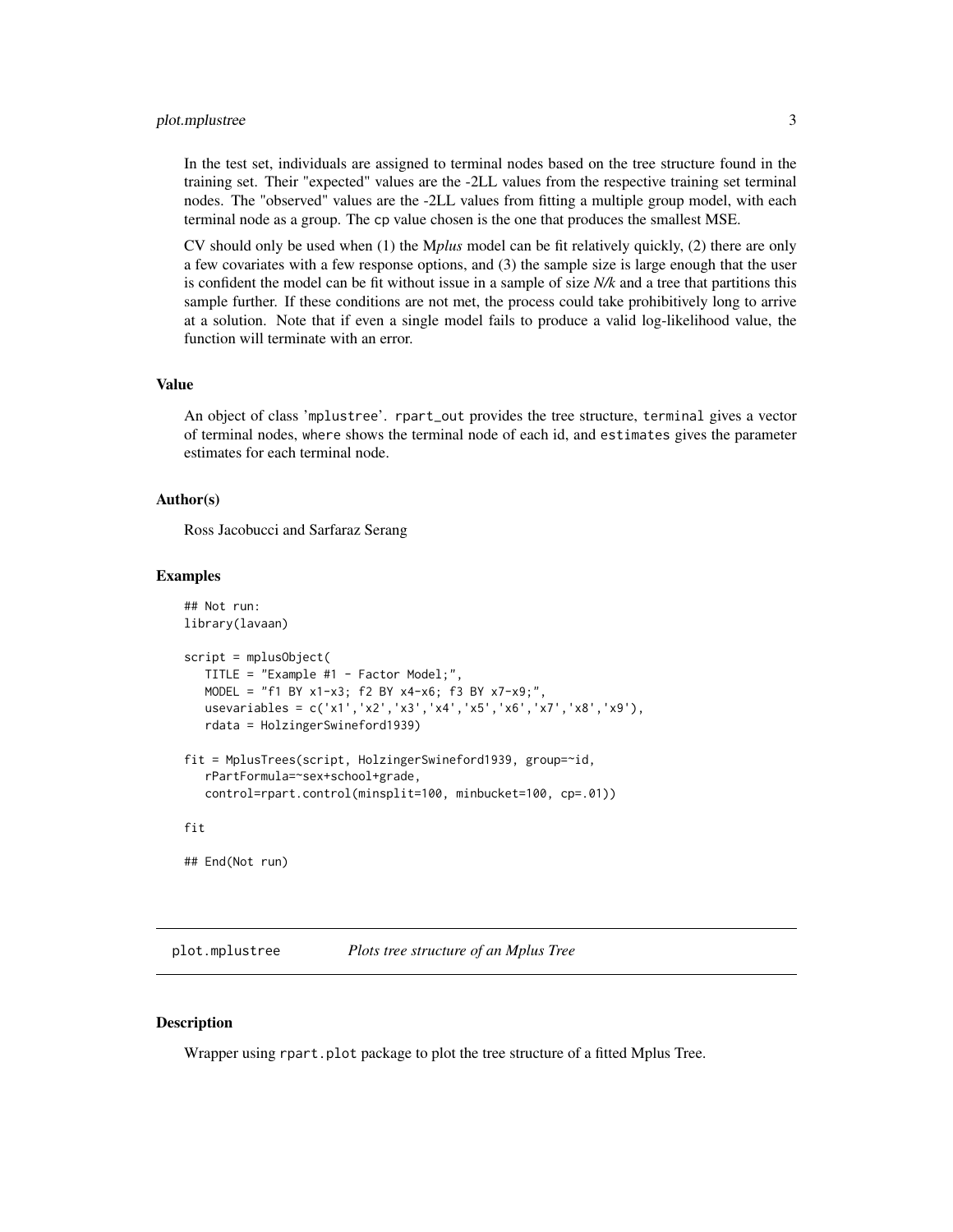#### <span id="page-3-0"></span>Usage

```
## S3 method for class 'mplustree'
plot(x, \ldots)
```
#### Arguments

| x | An object of class "mplustree" (a fitted Mplus Tree) |
|---|------------------------------------------------------|
| . | Other arguments passed to rpart.plot                 |

#### Details

Each node of the plot by default contain the -2 log-likelihood (deviance), the number of individuals in the node, and the percentage of the total sample in the node.

#### Author(s)

Sarfaraz Serang, relying heavily on the rpart.plot package by Stephen Milborrow.

#### Examples

```
## Not run:
library(lavaan)
script = mplusObject(
   TITLE = "Example #1 - Factor Model;",
   MODEL = "f1 BY x1-x3; f2 BY x4-x6; f3 BY x7-x9;",
  usevariables = c('x1','x2','x3','x4','x5','x6','x7','x8','x9'),
   rdata = HolzingerSwineford1939)
fit = MplusTrees(script, HolzingerSwineford1939, group=~id,
   rPartFormula=~sex+school+grade, control=rpart.control(cp=.01))
fit
plot(fit)
## End(Not run)
```
summary.mplustree *Summarizing MplusTrees model Fits*

#### Description

summary method for class "mplustree".

#### Usage

## S3 method for class 'mplustree' summary(object, ...)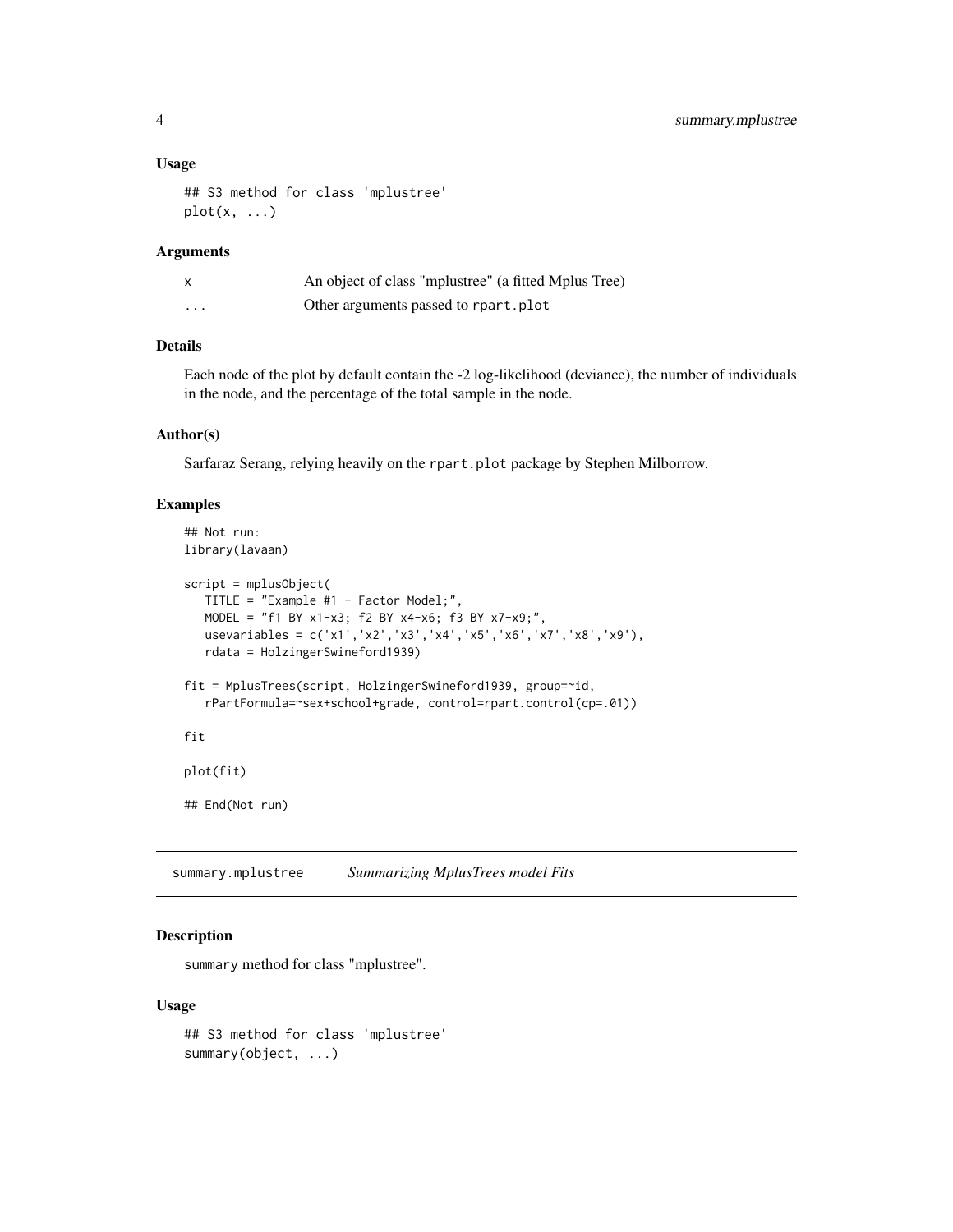#### Arguments

| object   | An object of class "mplustree" (a fitted Mplus Tree) |
|----------|------------------------------------------------------|
| $\cdots$ | Other arguments passed to or from other methods      |

#### Details

Prints the tree structure given in object

#### Examples

```
## Not run:
library(lavaan)
script = mplusObject(
   TITLE = "Example #1 - Factor Model;",
   MODEL = "f1 BY x1-x3; f2 BY x4-x6; f3 BY x7-x9;",
   usevariables = c('x1','x2','x3','x4','x5','x6','x7','x8','x9'),
   rdata = HolzingerSwineford1939)
fit = MplusTrees(script, HolzingerSwineford1939, group=~id,
   rPartFormula=~sex+school+grade, control=rpart.control(cp=.01))
```
summary(fit)

## End(Not run)